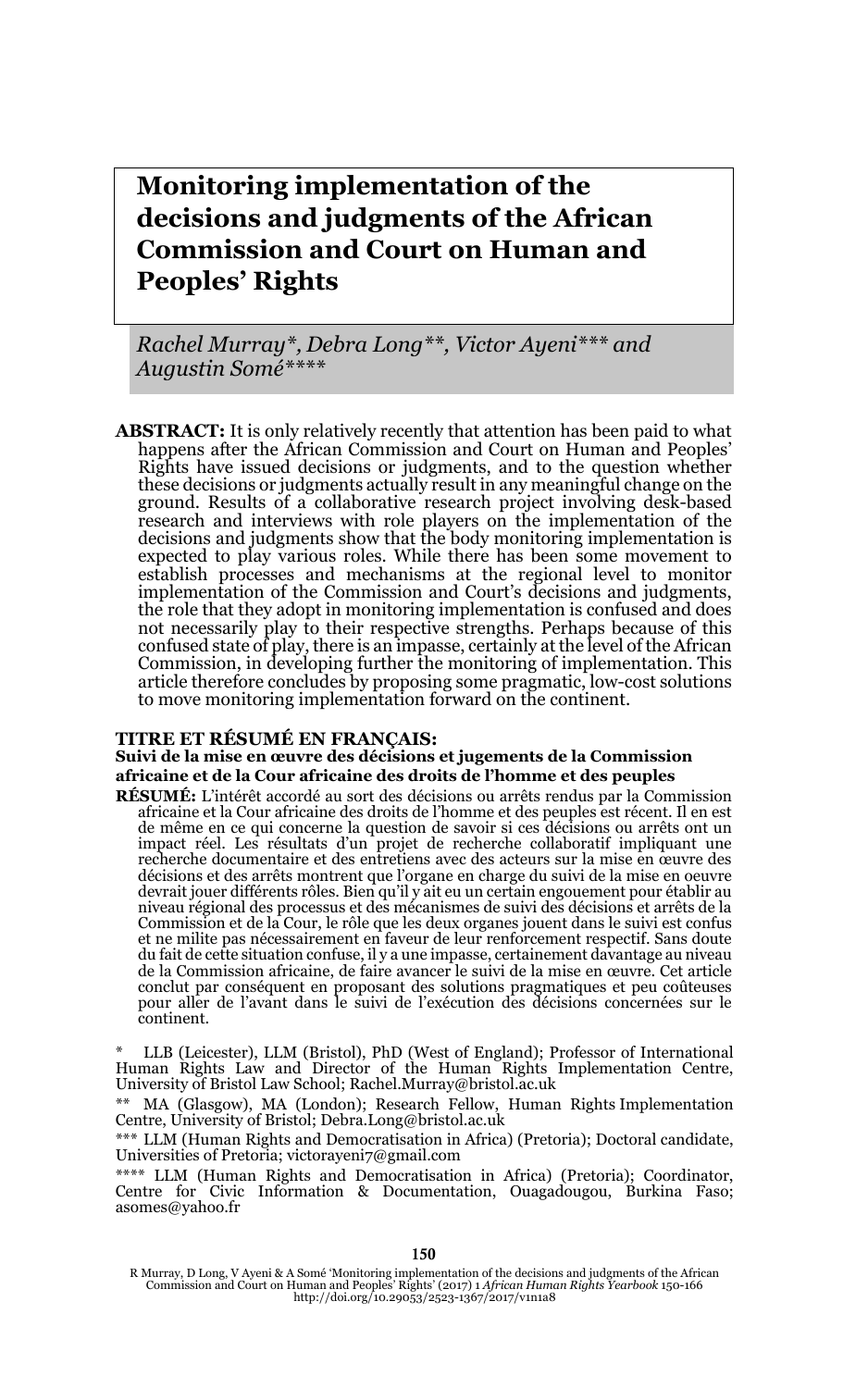**KEY WORDS:** African Court on Human and Peoples' Rights, African Commission on Human and Peoples' Rights, implementation, monitoring, decisions, judgments

#### **CONTENT:**

| $\overline{2}$ |  |
|----------------|--|
| $\mathcal{R}$  |  |
|                |  |
|                |  |

### **1 INTRODUCTION**

When the African Charter on Human and Peoples' Rights (African Charter) was adopted 30 years ago, scholarly debate on the new African human rights system focused on its provisions and on the question whether, what on paper appeared to be a toothless African Commission on Human and Peoples' Rights (African Commission), would have any effect on promoting and protecting the broad range of rights contained in the African Charter. Over the years, the African Commission developed standards on the various provisions of the African Charter through the adoption of resolutions or general comments, and through the various activities of its special procedures. It has received well over 400 communications, nearly all from individuals, organisations or groups alleging violations of the rights in the African Charter.<sup>1</sup> In 2006 it was joined by the African Court on Human and Peoples' Rights (African Court), which has since then received numerous cases and adopted a handful of judgments in which it found human rights violations.<sup>2</sup>

It is only relatively recently, however, perhaps in line with shifts at the international level and among human rights funders, that attention has been paid to what happens post-decision or judgment,<sup>3</sup> and to the question whether many of these documents and standards elaborated by the African Commission and decisions and judgments adopted by the African Commission and African Court actually result in any meaningful change on the ground. This article draws upon preliminary findings from a collaborative research project examining the

<sup>&</sup>lt;sup>1</sup> See http://www.achpr.org/communications/; and the Institute for Human Rights and Development in Africa (IHRDA)'s Case Law Analyser: http://caselaw.ihrda.org (accessed 10 October 2017).

<sup>2</sup> See eg *Konaté v Burkina Faso*, Application 4/13 (Judgment of 5 December 2014); *Zongo v Burkina Faso*, Application 13/11 (Judgment of 21 June 2013); *Jonas v Tanzania*, Application 11/2015 (Judgment of 28 September 2017); *Onyachi and Others* v Tanzania, Application 3/2015 (Judgment of 28 September 2017); African<br>Commission on Human and Peoples' Rights v Kenya, Application 6/2012 (Judgment of<br>26 May 2017); Actions pour la protection des droits de l'homme (APDH) Application 1/2014 (Judgment of 18 November 2016).

<sup>3</sup> See Open Society Justice Initiative (OSJI) *From judgment to justice: implementing international and regional human rights decisions* (2010) 12; OSJI *From rights to remedies: structures and strategies for implementing international human rights decisions* (2013) 26; C Heyns & F Viljoen *The impact of the United Nations human rights treaties on the domestic level* (2002) 1.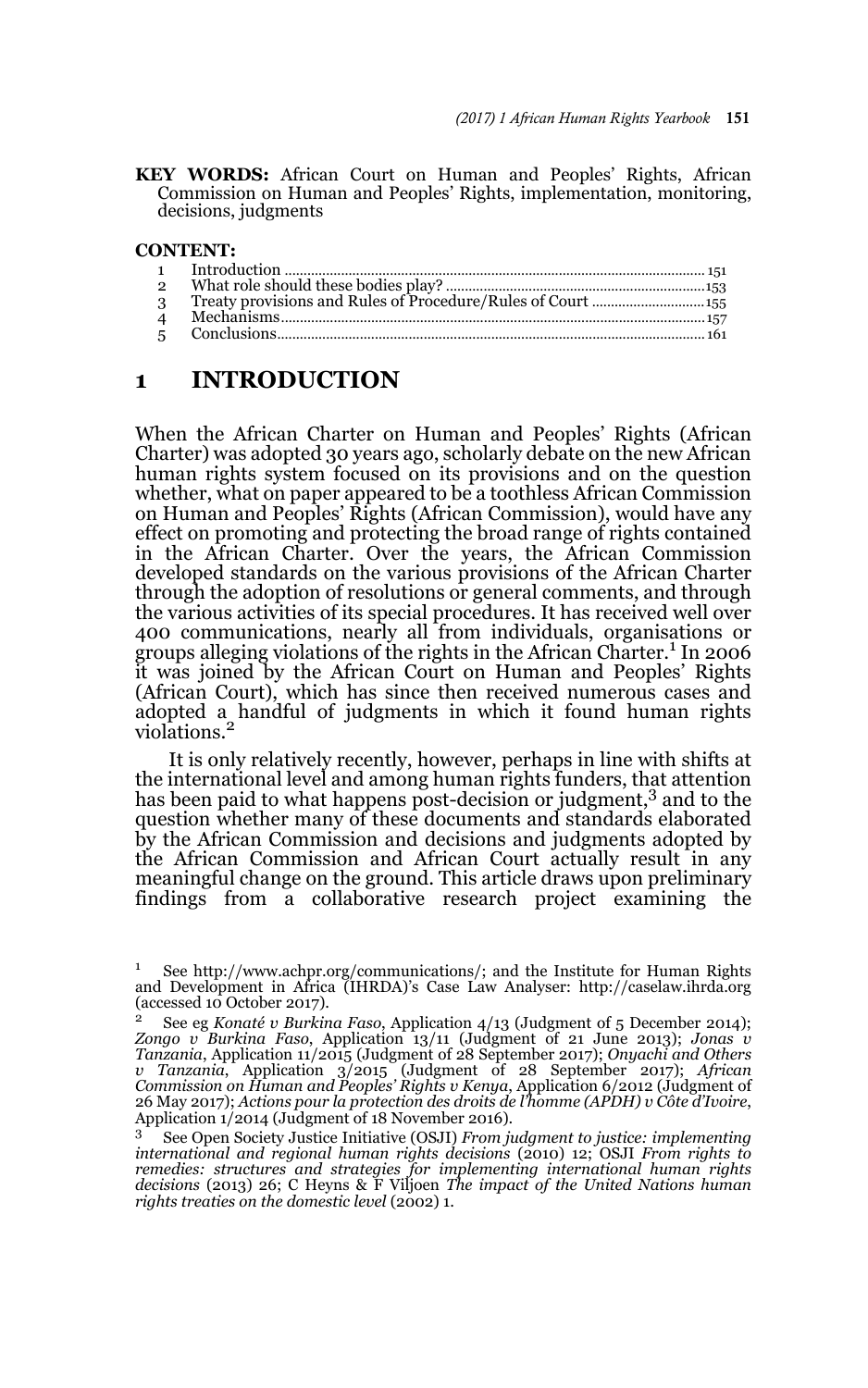implementation of cases from the African Court and Commission, as well as the regional treaty bodies in Europe and the Americas and some of the treaty bodies in the UN. It has taken a handful of cases from nine States, three in each of the regions (Africa, the Americas and Europe), and examined the extent to which the recommendations or reparations ordered have been implemented by the State. Desk-based research, and interviews with government officials, the victims, litigants, parliamentarians, the judiciary, national human rights institutions (NHRIs), civil society and others, as well as representatives from the respective treaty bodies, have enabled us to identify factors that impact on the implementation of these decisions and judgments.4

This article focuses on the monitoring of implementation of decisions and judgments of the African Commission and African Court, and not on other findings such as Concluding Observations or resolutions issued by the African Commission. We use the term 'implementation' to refer to the *process* by which individual or collective measures are taken (through legislation, judicial decision, administrative action, executive decree, or other steps) to give effect to and adverse judgment or decision.<sup>5</sup> This is distinguished from 'compliance', which is a *status* that is attained if and when a State's law and practice are in line with the requirements of the judgment or decision, as interpreted by the responsible international body.<sup>6</sup> Thus, compliance is understood as the outcome of implementation: a state implements a judgment or decision in order to ensure that it is in compliance with its obligations under this ruling. African human rights bodies use the terms 'monitoring' or 'following-up' decisions and judgments that we consider broader terms to cover the formal and informal processes of oversight of the human rights bodies, and it is these which this article examines. While acknowledging that the monitoring of implementation cannot be the sole responsibility of the respective treaty bodies, this article concentrates specifically on the role of two human rights treaty body mechanisms (the Commission and the Court) established within the AU. The contribution of the other AU organs, including the Assembly of the Union (AU Assembly), Executive Council, Peace and Security Council (PSC), Permanent Representatives

For information on the project, see http://www.bristol.ac.uk/law/research/centres-<br>mes/hric/projects/implementationandcompliance/#d.en.278672 (accessed themes/hric/projects/implementationandcompliance/#d.en.278672

<sup>10</sup> October 2017). This is an independent research project funded by the Economic and Social Research Council (ESRC) of the United Kingdom. Interviews have been conducted under the University of Bristol's rules on ethical research. This has required that interviewee consent be obtained to attribute them in publications arising from the research and anonymity, if requested, will be respected at all times. Therefore, quotations cited in this article do not identify their authors. All interviews are held on file with the research team, which includes the co-authors of this article.

<sup>5</sup> See M Burgstaller *Theories of compliance with international law* (2004) 4; R Murray & D Long *The implementation of the findings of the African Commission on Human and Peoples' Rights* (2015) 28; VO Ayeni 'Introduction' in VO Ayeni (ed) *The* impact of the African Charter and the Maputo Protocol in selected African states (2016)<br>9.

<sup>6</sup> K Raustiala 'Compliance and effectiveness in international regulatory cooperation' (2000) 32 *Case Western Reserve Journal of International Law* 388-391; B Kingsbury 'The concept of compliance as a function of competing conceptions of international law' (1998) 19 *Michigan Journal of International Law* 345.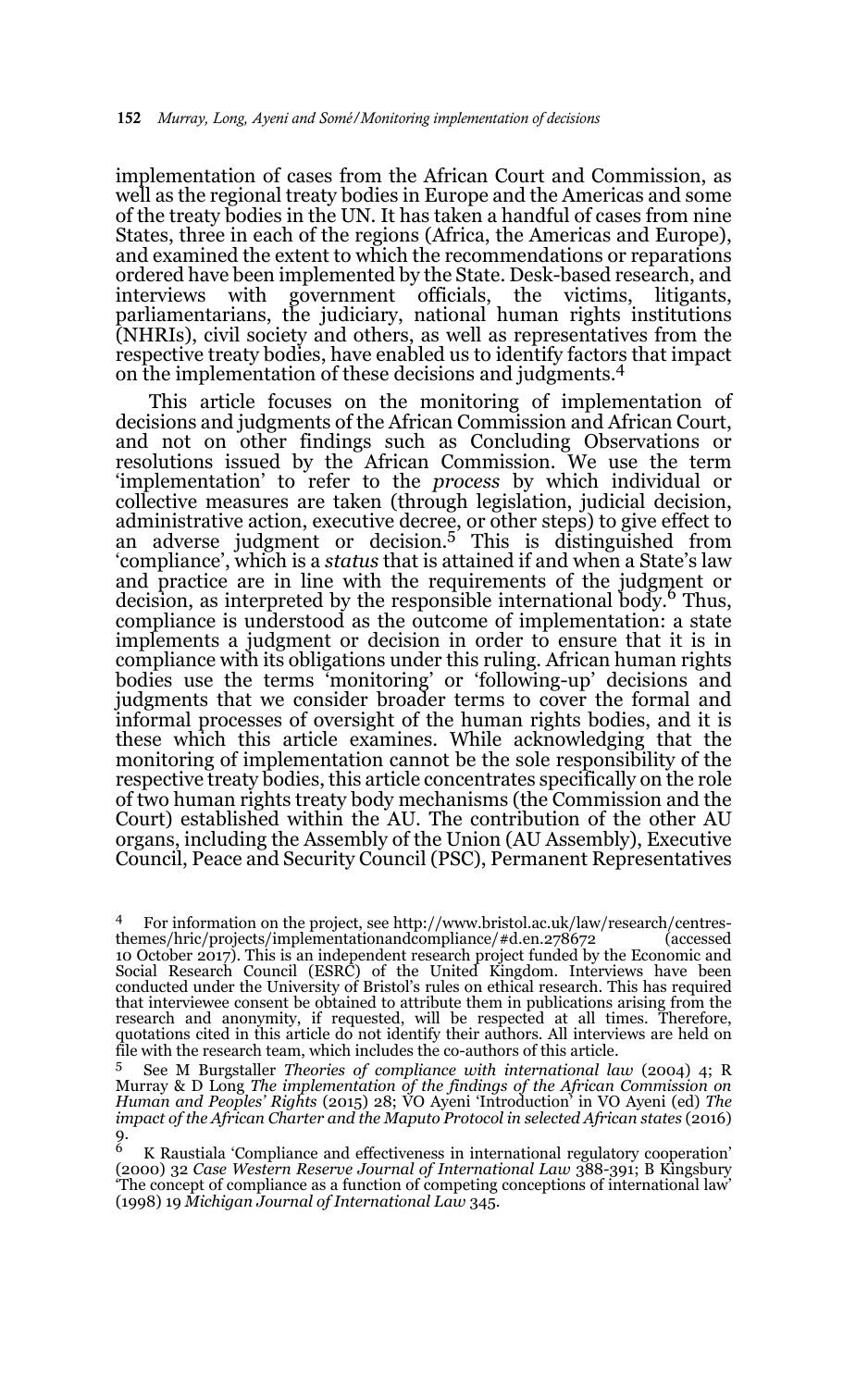Committee (PRC), the AU Commission (AUC), and the Pan-African Parliament (PAP), will be touched upon but not be dealt with fully here.

# **2 WHAT ROLE SHOULD THESE BODIES PLAY?**

It is first worth reiterating that it is clear from our research that the African Commission and African Court should themselves play some role in monitoring implementation of their own decisions and judgments. Firstly, it gives them a sense of ownership, as interviewees told us: the African Court 'still need(s) to know if the decision has been implemented or not in case [it needs] to issue other orders, or draw parties to other cases';<sup>7</sup> further: 'it is good to see that your decisions are implemented and monitored'. $8 \text{ In addition, the bodies are then able to$ assess their own impact and consequently amend their practices accordingly. The ability to indicate examples of where states have implemented also contributes to enhancing the legitimacy and credibility of the body itself. This will then 'build confidence in the institution',9 so that

the Court should work towards the ideal position, where compliance with its decisions impacts on the Respondent State's legitimacy among its peers, in other words, non-compliance with the Court's decisions will have adverse consequences to States which they cannot afford to ignore. The Court should continue undertaking its work with independence and integrity without fear of repercussions from Member States. It should avoid self-censoring, which could arise from a fear of non-compliance with its decisions or a fear of active backlash against it.

From our research we would suggest grouping monitoring and implementation into two categories: (i) monitoring and implementation into two categories: (i) monitoring and implementation that can be viewed as *reactive* (for example, receiving information on the extent to which the State has implemented any recommendations or orders); and (ii) monitoring and implementation that is *proactiv*e (for example, going out and seeking information where it is lacking; cross-checking that evidence and validating what has been said; and then also making assessments on whether this is sufficient or not, based on some clear criteria of what is satisfactory implementation).

Our research has found that the African Commission and African Court play, or are considered to play, a variety of different roles when it comes to 'monitoring' implementation. These roles include: information-gathering; reporting; dialogue with the parties; interpretation and technical assistance; assessment; coordination; and enforcement. Our terminology recognises, but does not necessarily

<sup>7</sup> Interview D6, held May 2017. See also Interview D1, May 2017; Interview D3, April  $^{2017}_{8}$ .

<sup>&</sup>lt;sup>8</sup> Interview D8, held May 2017.

<sup>9</sup> Interview D5, held May 2017.

<sup>10</sup> Communique/Outcome of the International Symposium on the 10th Anniversary of the African Court on Human and Peoples' Rights, A Decade of Human Rights Protection in Africa, 21-22 November 2016, Arusha, United Republic of Tanzania 5.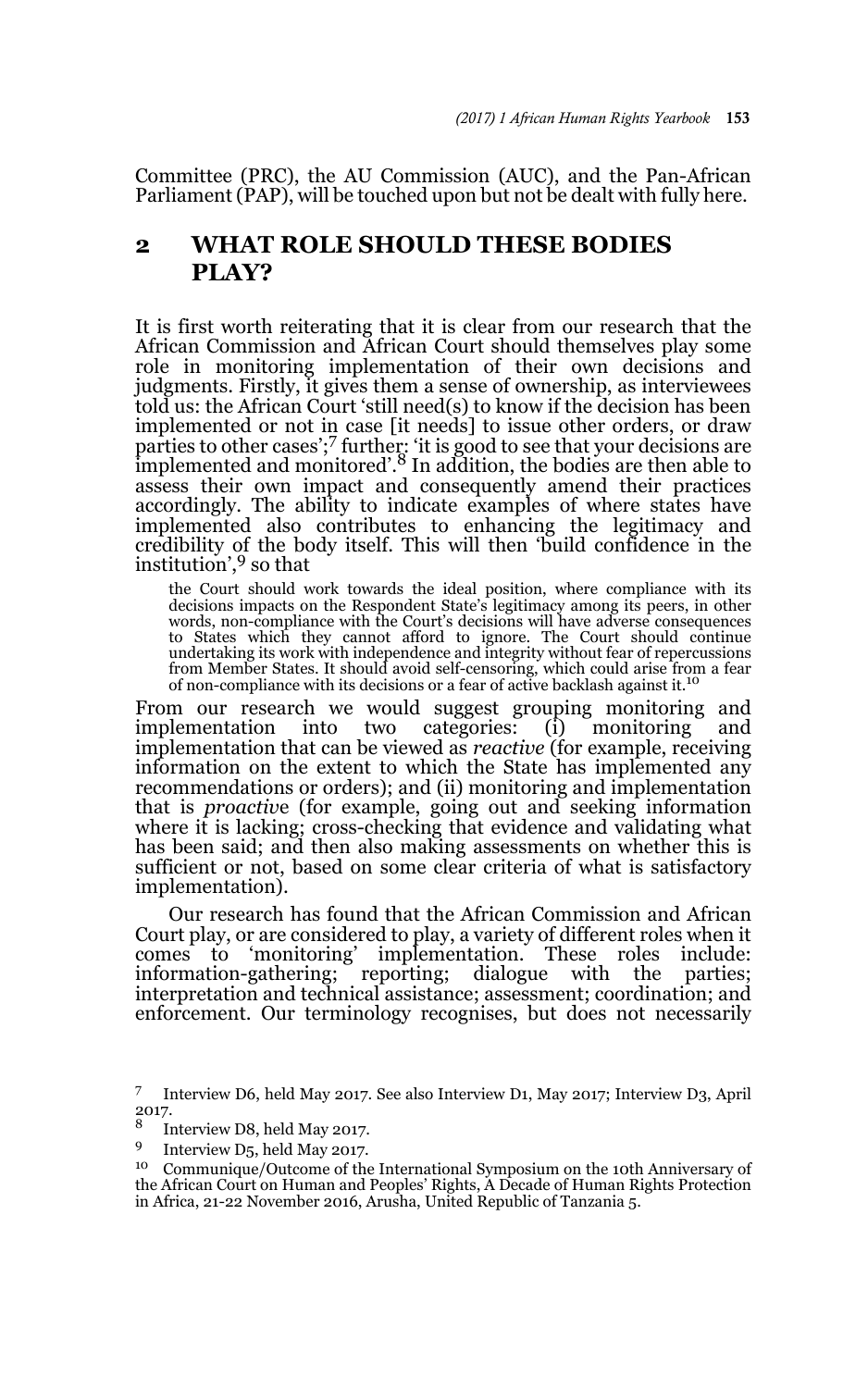equate with, proposals made by the African Court itself in consideration of articles 29 and 30 of the Protocol.<sup>11</sup>

'Information-gathering' is understood to mean receiving or seeking evidence from the parties to the case as well as other actors on what measures States have undertaken to implement the decision or judgment. This may take the form of direct questions to the State delegation during consideration of State reports, holding implementation hearings, correspondence to parties and visits to relevant stakeholders at the domestic level.

'Reporting' encompasses informing others, including organs of the AU and other national and international actors, of the measures taken by the State.

'Dialogue with the parties' entails that the monitoring body works with the two parties to the communication either through offering 'good offices' or facilitating meetings to discuss the implementation of the measures.

'Interpretation and technical assistance' is provided when the monitoring body provides further clarification on what the specifics of its recommendations and orders mean.

'Assessment' is the evaluation of the extent to which the State has implemented the recommendations or orders.

'Coordination' has been used to note that the bodies can also play a role in coordinating efforts to monitor implementation with other bodies at the national or regional level.

Examples of 'enforcement' tools are: the 'naming and shaming' through the publication of lists of States that have failed to implement decisions; Rules 118(1) and (2) of the African Commission's Rules of Procedure which enable it to refer cases to the African Court when the<br>state has failed to comply;<sup>12</sup> or ultimately the ability of the AU organs to impose sanctions on states.<sup>13</sup> Here, consequences may flow from the failure to implement. These various forms of monitoring are not always distinct, neither are they mutually exclusive in that they can be undertaken together and at the same time. In addition, for example, undertaking 'interpretation and technical assistance' does not

<sup>&</sup>lt;sup>11</sup> See below; and GW Kakai 'Compliance with supranational human rights judgements and decisions in Sub-Saharan Africa: successes, challenges and opportunities. African Court on Human and Peoples' Rights Experience', Presentation, Raoul Wallenberg Institute, Closing The Implementation Gap – Strengthening Compliance with Regional Human Rights Decisions Regional Symposium, 27–28 September 2016, Hotel Intercontinental, Nairobi, Kenya, on file with authors.

<sup>12</sup> *African Commission on Human and Peoples' Rights v Great Socialist Peoples' Arab Jamahiriya*, Application 2/2013 para 27.

<sup>13</sup> Article 23(2) of the AU Constitutive Act. See African Court Coalition *Booklet on the implementation of decisions of the African Court on Human and Peoples' Rights* (2017) para 2.3.1. See also Rule 33(2) of the Assembly Rules of Procedure (Rules of the Assembly). However, see Rule 36 of the Rules of the Assembly, and counter-argument by GM Wachira & A Ayinla 'Twenty years of elusive enforcement of the recommendations of the African Commission on Human and Peoples' Rights: a possible remedy' (2006) 6 *African Human Rights Law Journal* 465 484.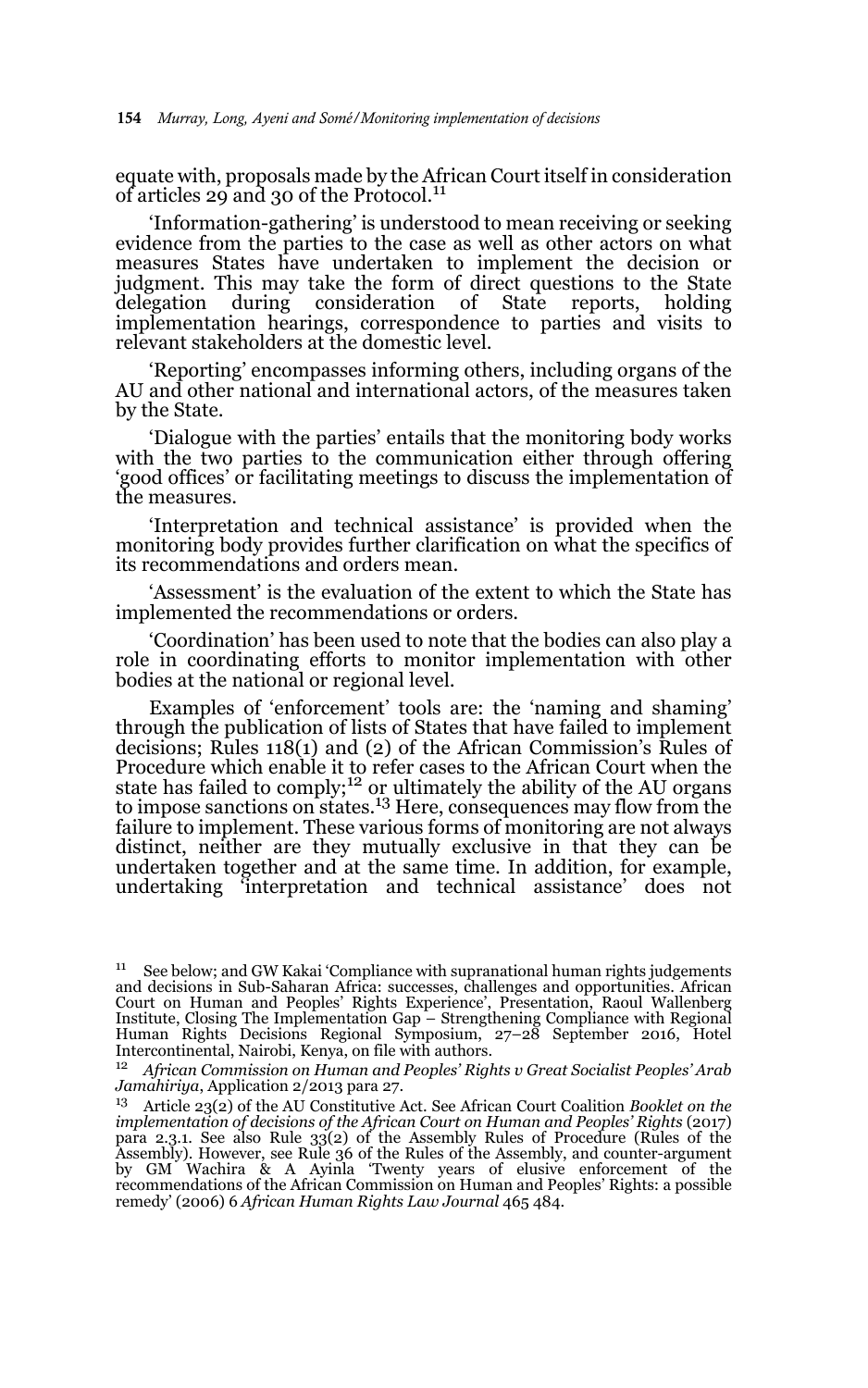necessarily mean that the body will not also take some steps to, for instance, assess implementation as well.

A related issue is that whatever role these bodies play must not impact on their neutrality and independence. This applies equally to the African Commission as to the African Court. The legitimacy and credibility of the bodies come in part from the perception of them as independent and their ability to be resolute in the face of pressures<br>from States or other actors.<sup>14</sup> Some of the tasks employed in monitoring implementation potentially could compromise this neutrality. So, for example, on the one hand one might see the benefits for a Commissioner who lived in the State against which a decision was adopted to be a source of expertise for the State authorities when determining how to implement that decision. On the other hand, his or her lack of engagement with the case prior to its adoption, in accordance with the Rules of Procedure to ensure neutrality,<sup>15</sup> does not make this a straightforward proposition.

Bearing in mind the importance of independence, the question then becomes: What roles do the treaty provisions and rules presume?

# **3 TREATY PROVISIONS AND RULES OF PROCEDURE/RULES OF COURT**

Article 1 of the African Charter requires States Parties to 'recognise the rights, duties and freedoms enshrined in the Charter' and to 'undertake to adopt legislative or other measures to give effect to them'. The African Commission has a broad mandate in article 45 to promote, protect and interpret the African Charter. Article 46 further enables it to 'resort to any appropriate method of investigation'; it may hear from the Chairperson of the AU Commission or any other person capable of enlightening it.<sup>16</sup> Rule 98(4) of the African Commission's Rules of Procedure requires the State to report to the African Commission on measures taken to implement provisional measures. Rule 112 has further detail on 'follow-up' on the recommendations of the Commission. This Rule provides as follows:

- 1. After the consideration of the Commission's Activity Report by the Assembly, the Secretary shall notify the parties within thirty (30) days that they may disseminate the decision.
- 2. In the event of a decision against a State Party, the parties shall inform the Commission in writing, within one hundred and eighty (180) days of being informed of the decision in accordance with paragraph one, of all measures, if any, taken or being taken by the State Party to implement the decision of the Commission.

<sup>&</sup>lt;sup>14</sup> Open Society Justice Initiative (n 3 above) 11; H Koh 'Review essay: why do nations obey international law?' (1997) 106 *Yale Law Journal* 2599 2602.

<sup>15</sup> Rule 101 of the African Commission's Rules of Procedure.

<sup>16</sup> Article 46 of the African Charter.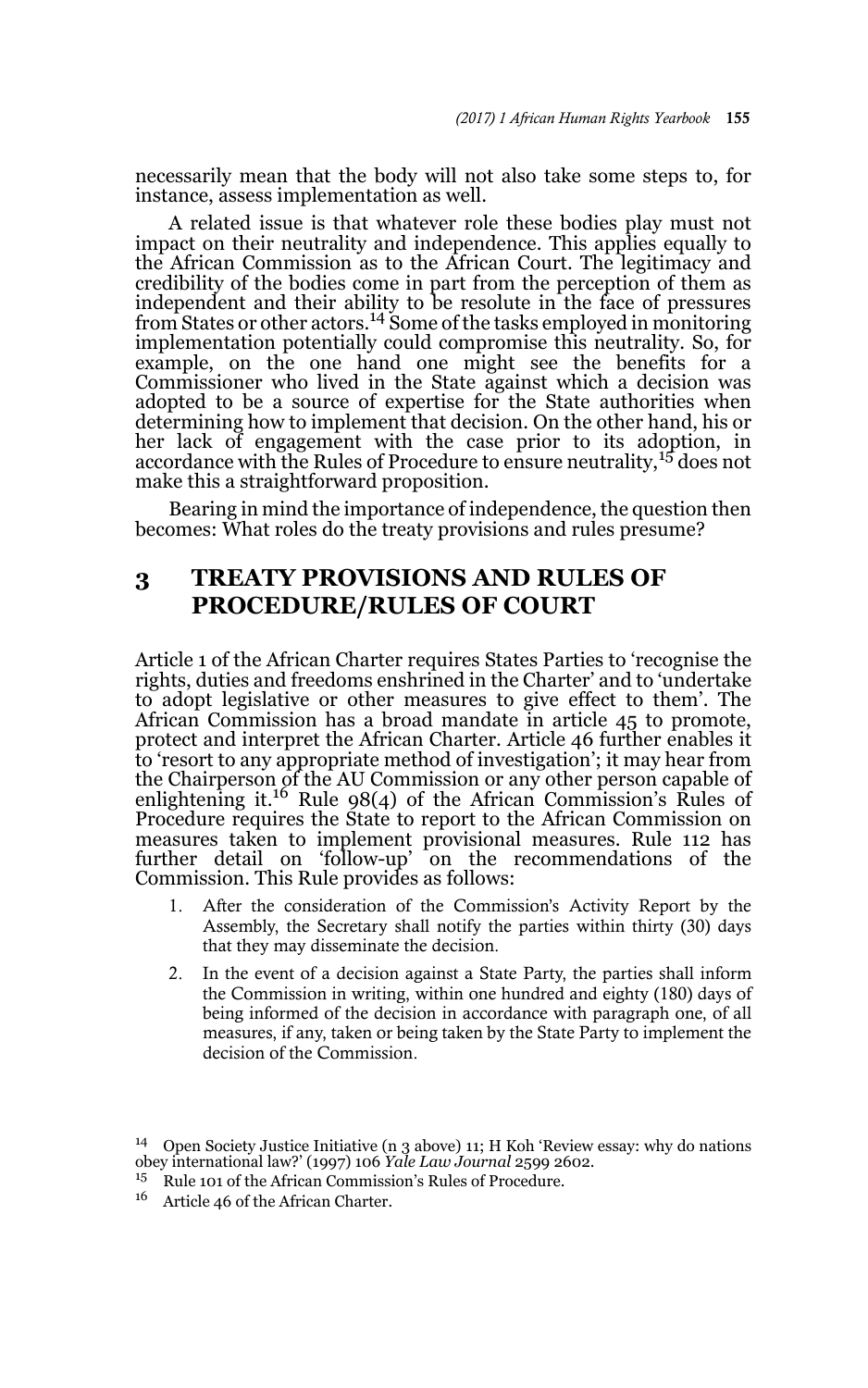- 3. Within ninety (90) days of receipt of the State's written response, the Commission may invite the State concerned to submit further information on the measures it has taken in response to its decision. If no response is received from the State, the Commission may send a reminder to the State Party concerned to submit its information within ninety (90) days from the date of the reminder.
- 4. The Rapporteur for the Communication, or any other member of the Commission designated for this purpose, shall monitor the measures taken by the State Party to give effect to the Commission's recommendations on each Communication.
- 5. The Rapporteur may make such contacts and take such action as may be appropriate to fulfill his/her assignment including recommendations for further action by the Commission as may be necessary.
- 6. At each Ordinary Session, the Rapporteur shall present the report during the Public Session on the implementation of the Commission's recommendations.
- 7. The Commission shall draw the attention of the Sub-Committee of the Permanent Representatives Committee and the Executive Council on the Implementation of the Decisions of the African Union, to any situations of non-compliance with the Commission's decisions.
- 8. The Commission shall include information on any follow-up activities in its Activity Report.

In setting out when the African Commission is able to submit a case to the African Court, Rules 118(1) and (2) provide that this can be done where the African Commission 'considers that the State has not complied or is unwilling to comply with its recommendations in respect of the communication within the period stated in Rule 112(2)' and where it 'considers that the State has not complied with the Provisional Measures requested'. Rule 125 enables the African Commission to request the AU Assembly, when it submits its activity report, 'to take necessary measures to implement its decisions' and for the African Commission to 'bring all its recommendations to the attention of the Sub-Committee on the Implementation of the Decisions of the African Union of the Permanent Representatives Committee'.

Article 29(2) of the African Court Protocol states that the Executive Council of the AU 'shall also be notified of the judgment and shall monitor its execution on behalf of the Assembly'. Under article 30 of the Protocol, States parties are required to 'comply with the judgment in any case to which they are parties within the time stipulated by the Court and to guarantee its execution' and in compliance with article 31 the Court shall submit a report to each regular session of the AU Assembly which should include 'the cases in which a State has not complied with the Court's judgment'.

Rule 51 of the Rules of Court notes that the article 31 report shall also include reference to the interim measures ordered by the Court and '[i]n the event of non-compliance with these measures by the State concerned, the Court shall make all such recommendations as it deems appropriate' and it can also 'invite the parties to provide it with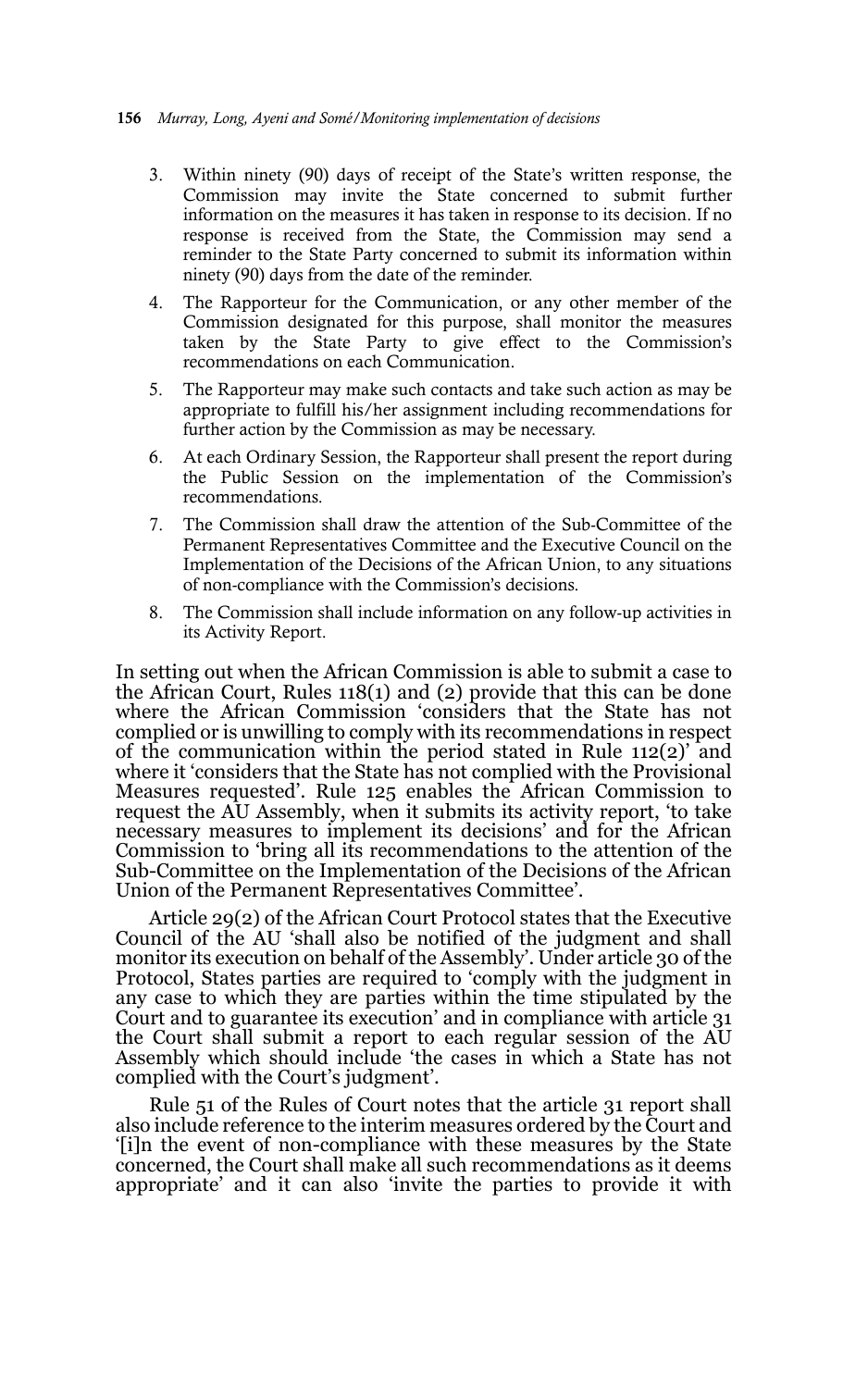information on any issue relating to implementation of the interim measures adopted by it'.17 Rule 54(5) of Rules of Court enables the Court to 'invite the parties to provide it with information on any issue relating to implementation of the interim measures adopted by it'.

### **4 MECHANISMS**

The challenge with monitoring implementation of the judgments of the African Court and decisions of the African Commission does not appear to be due to the lack of available mechanisms to do so. In addition to any specific procedure or mechanism to deal with monitoring, these bodies have also used the more generic procedures established under their mandates to monitor implementation of their judgments and decisions. So, the African Commission has asked questions of States during the examination of their article 62 reports about what measures have been taken to implement decisions;<sup>18</sup> it has amended the structure of its activity reports to refer to the implementation status of decisions;19 it has included follow-up on decisions in its fact-finding missions by special procedures,<sup>20</sup> and its promotional missions;<sup>21</sup> and it has made reference to the status of implementation of decisions in country-specific resolutions.<sup>22</sup>

The African Court has enabled States to use the application for interpretation of a judgment procedure as set out in Rule 66 of the Rules of Court to request clarity on what is expected from them in the implementation of judgments and orders ruled by the Court. The African Court can and does offer technical assistance to States on how to implement its decision. At least two States have requested the Court to clarify aspects of its orders in order for them to be able to implement

<sup>17</sup> Rule 51(4) of the Rules of the African Court<br><sup>18</sup> Eq the Concluding Observations on Maurite

<sup>18</sup> Eg the Concluding Observations on Mauritania's report, 16 February 2012.

<sup>19</sup> Eg African Commission, 35th Activity Report of the African Commission, adopted October 2013, reference to *Egyptian Initiative for Personal Rights and INTERIGHTS v Egypt*, Communication 323/2006, to 'follow-up on implementation' 7, see also para 27: 'With regards to Communication 419/2012 - *The Indigenous Peoples of the Lower Omo (Represented by Survival International Charitable Trust) v Ethiopia*, the Commission issued an Order against the State, requesting the latter to adopt Provisional Measures to prevent irreparable harm being caused to the victim of alleged human rights violations; the State has not respected that Order'.

<sup>20</sup> Eg OSJI (n 3 above) 107; Report of the Special Rapporteur on Refugees, Asylum Seekers, Displaced Persons and Migrants in Africa, presented at the 52nd Ordinary Session of the African Commission,  $9-22$  October 2012 para 44.<br><sup>21</sup> Eq. a decision on a number of related communications

Eg a decision on a number of related communications against Mauritania was discussed in a promotional visit by the CPTA Chairperson in 2012, Report of the Promotional Mission to the Islamic Republic of Mauritania, 26 March – 1 April 2012 9. Similarly, in a mission to Botswana in 2005, the visiting delegation requested information on the steps taken to implement recommendations on the decision on *Modise v Botswana* communication, Report of the Promotional Mission to the Republic of Botswana, 14-18 February 2005 13.<br><sup>22</sup> See African Commission, Boselut

See African Commission, Resolution 91 on the human rights situation on Eritrea, adopted December 2005.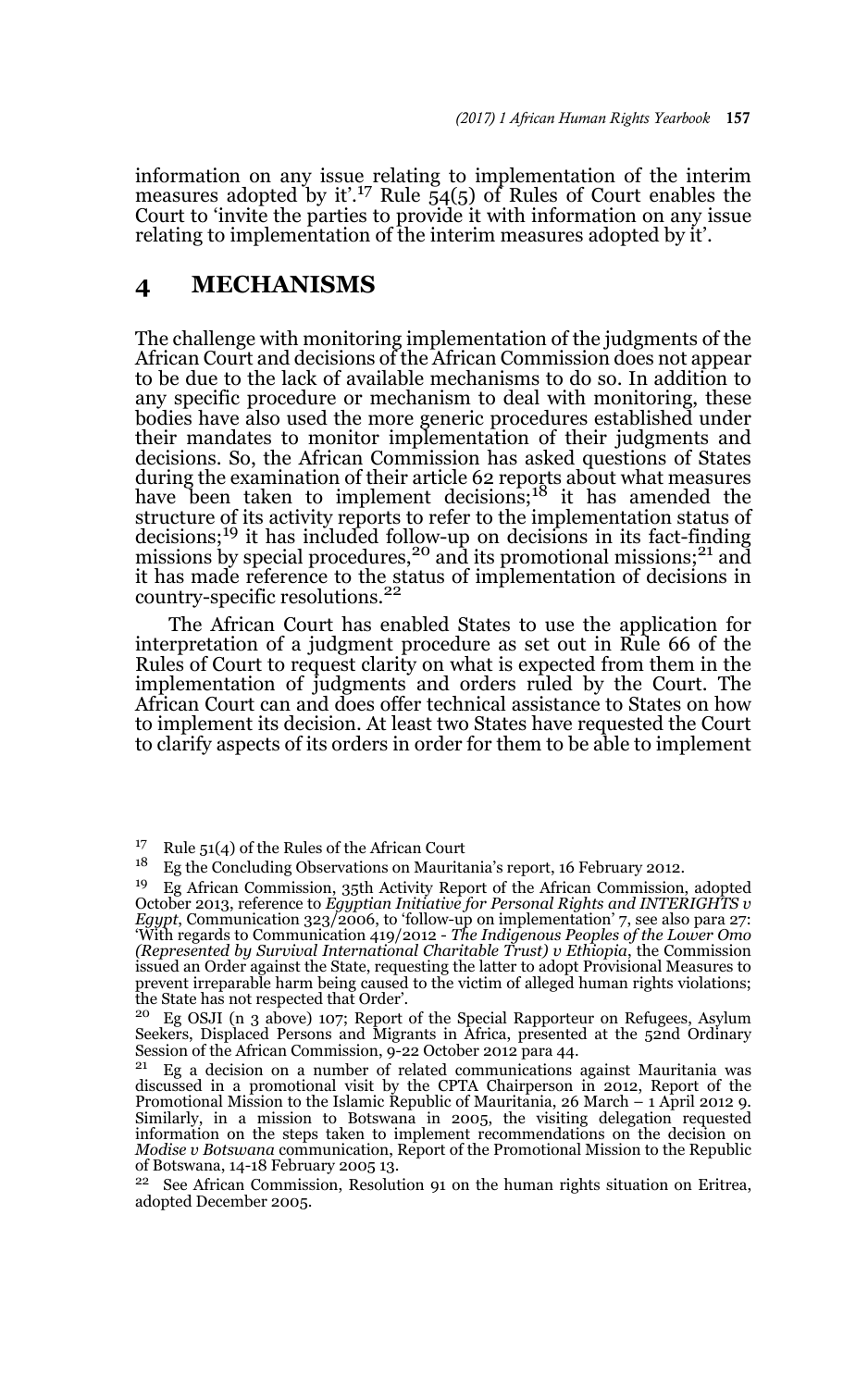the ruling.23 The procedure is in effect a new application, for interpretation of a judgment, as set out in Rule 66 of the Rules of Court. Here, however, the roles are reversed: the State then becoming the applicant, and the previous applicant, the respondent.

Are such processes insufficient or simply not properly used? Why, given the above tools, has the African Commission, for example, not produced publicly available information on the status of implementation of at least some of its decisions? In part, the processes do not appear to have been exploited to their full potential due to limited information from States, and insufficient staffing resources, among other factors. In addition, there are also key processes or tools behind the scenes that are missing, such as efficient and comprehensive case management systems or databases which, if in place, would help the monitoring overall. The task of follow-up and monitoring implementation has been added on to already existing processes but with limited if any additional resources.

Specific mechanisms have also been established to enable the bodies themselves to monitor implementation of their decisions and judgments. These, as will be seen, encompass many of the types of monitoring that are listed above. Rule 112 of the African Commission's Rules of Procedure sets out the procedure for 'follow-up' to be used by the African Commission. Here its role includes reporting, informationgathering, assessment and arguably enforcement and is not only reactive but also proactive. These roles have principally been coordinated by the African Commission's Working Group on Communications, composed of Commissioners and members of the secretariat, which is tasked with considering communications.<sup>24</sup> Its mandate was expanded in October 2012 to include the coordination of follow-up of decisions and collection of 'information on the status of implementation of the Commission's decisions' that it should then present in a report at each session.<sup>25</sup>

Article 29 of the Court Protocol gives the task of *monitoring* to the AU's Executive Council although its ability to do so is dependent on the African Court providing it with the information on 'non-compliance' in its activity report.<sup>26</sup> In a 2014 Decision, the Executive Council called on the African Court to 'propose, for consideration by the PRC, a concrete reporting mechanism that will enable it to bring to the attention of relevant policy organs, situations of non-compliance and/or any other issues within its mandate, at any time, when the interests of justice so

<sup>23</sup> See for instance, *Mkandawire v Malawi*, Application 3/2011 http://en.africancourt.org/images/Cases/Judgment/Ruling%20Appl.%20003-2011%20Urban%20Mka ndawire%20v%20Malawi%20-%20English.pdf (accessed 12 July 2017); and *Interpretation of Judgment of 20 November 2015 Thomas v Tanzania*, Application 1/ 2017 (Judgment 28 September 2017).

<sup>24</sup> African Commission, Resolution 212 on the mandate of the Working Group on Communications of the African Commission on Human and Peoples' Rights, adopted March 2012.

<sup>&</sup>lt;sup>25</sup> African Commission, Resolution 255 on the expansion of the mandate of the Working Group on Communications and Modifying its Composition, adopted October 2012.

<sup>26</sup> Article 31 of the Court Protocol.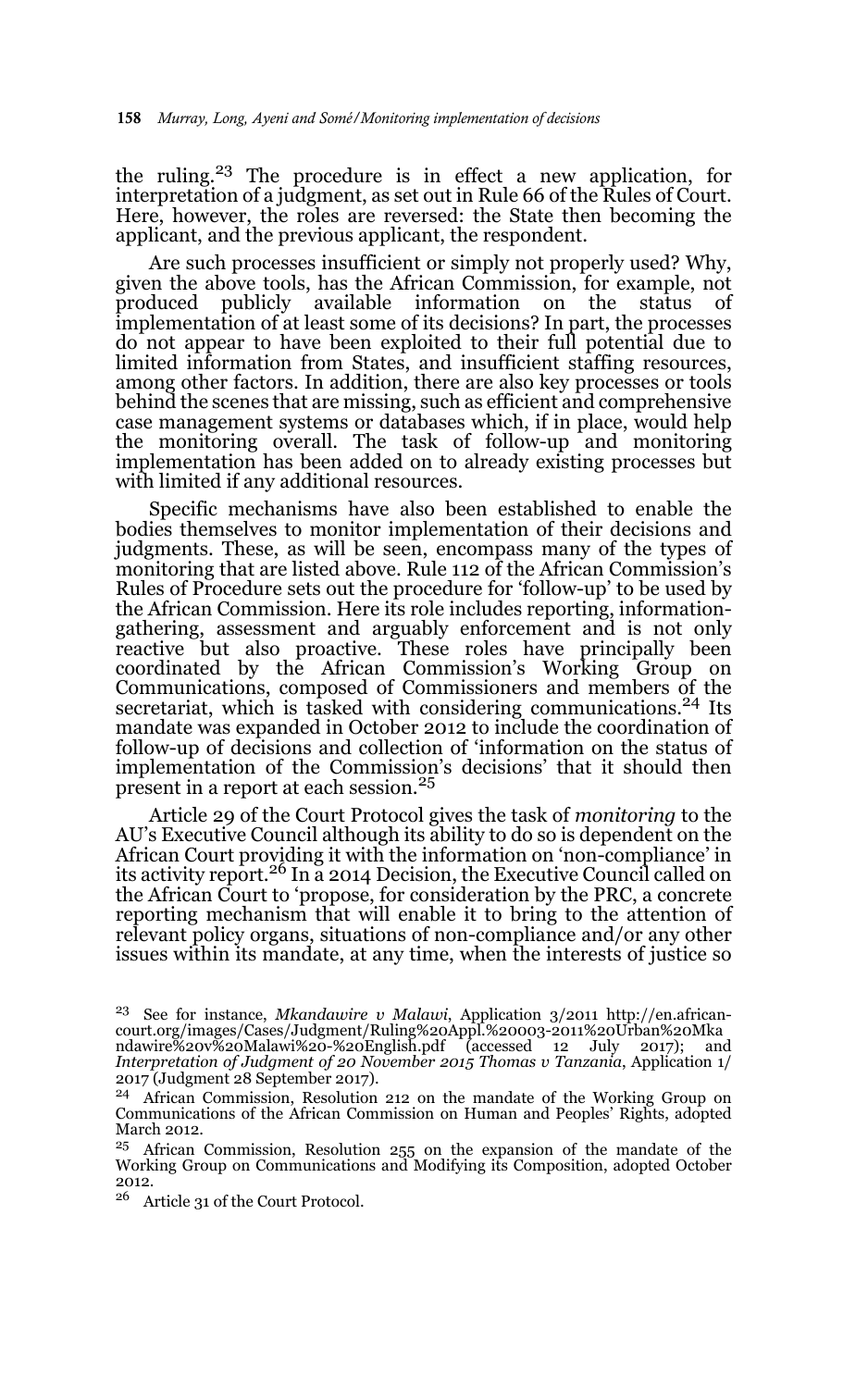require'.<sup>27</sup> It has been suggested that 'reporting' should be considered as separate from 'monitoring' and 'enforcement'.28 'Reporting' includes those reports on non-compliance submitted by the African Court to the Executive Council through article 31 of the Protocol. 'Monitoring' should be undertaken by the Executive Council in accordance with article 29; and include the ability of the Executive Council, through working groups or a group specifically for 'ongoing supervision of the state of execution of judicial decisions of the Court', to issue regulations or directions or appropriate action.29 'Enforcement' will then be carried out by the AU Assembly, with information on the measures taken by the State being maintained by a register at the AU Commission.<sup>30</sup>

The practice of the African Commission and the African Court reveals that they employ a range of different tasks to monitor implementation. With respect to information gathering, the African Commission has received information from one or both parties to the communication, $3<sup>1</sup>$  and on occasion others, $3<sup>2</sup>$  on the extent to which its recommendations have been implemented. It has also been more active in gathering evidence of implementation, for example, by sending *notes verbales* and letters to the States and parties requesting information, although the responses are not always provided.33 Despite it not being expressly mentioned in Rule 112, it has also held hearings on

<sup>28</sup> African Court Coalition (n 13 above) para 2.2. See also GW Kakai 'Compliance with supranational human rights judgements and decisions in Sub-Saharan Africa: successes, challenges and opportunities. African Court on Human and Peoples' Rights experience', Presentation, Raoul Wallenberg Institute, Closing The Implementation Gap – Strengthening Compliance with Regional Human Rights Decisions Regional Symposium, 27-28 September 2016, Hotel Intercontinental, Nairobi, Kenya, on file with authors.

<sup>29</sup> African Court Coalition (n 13 above). See also Kakai (n 11 above).<br> $30A_8$  above

As above.

 $31$  'In Communication 365/08, the Complainant informed the Commission that the decision of the Commission has been partially implemented, and the Commission has requested the State to implement the outstanding part of the decision. In Communication 323/06, the Respondent State indicated that efforts have been made to protect the rights of women in the country in general, and the Commission has requested the State for information regarding the concrete measures (being) taken to implement the specific decision of the Commission in the Communication in identified areas', African Commission, Thirty-Sixth Activity Report, November 2013-May 2014 paras 24-27.

<sup>32</sup> *Malawi Africa Association et al v Mauritania*, Communications 54/91-61/91, 98- 93-164/97, 196/97, 210/98, ImplementationDossier. For presentation to the African<br>Commission on the occasion of the 50<sup>th</sup> Ordinary Session, October 2011. IHRDA were not the original complainants. See also statements made during sessions of the African Commission, eg IHRDA, Statement of IHRDA on implementation of the African Commission's decision in Communication 292/04, *IHRDA v Angola*, 58th Ordinary Session, 12 April 2016.

<sup>33</sup> Eg African Commission, Thirty-Seventh Activity Report, June – December 2014 para 50: 'The Commission did not receive any information on this during the reporting period'.

<sup>&</sup>lt;sup>27</sup> AU Executive Council, Decision on the 2013 Activity Report of the African Court on Human and Peoples' Rights, adopted January 2014 para 9.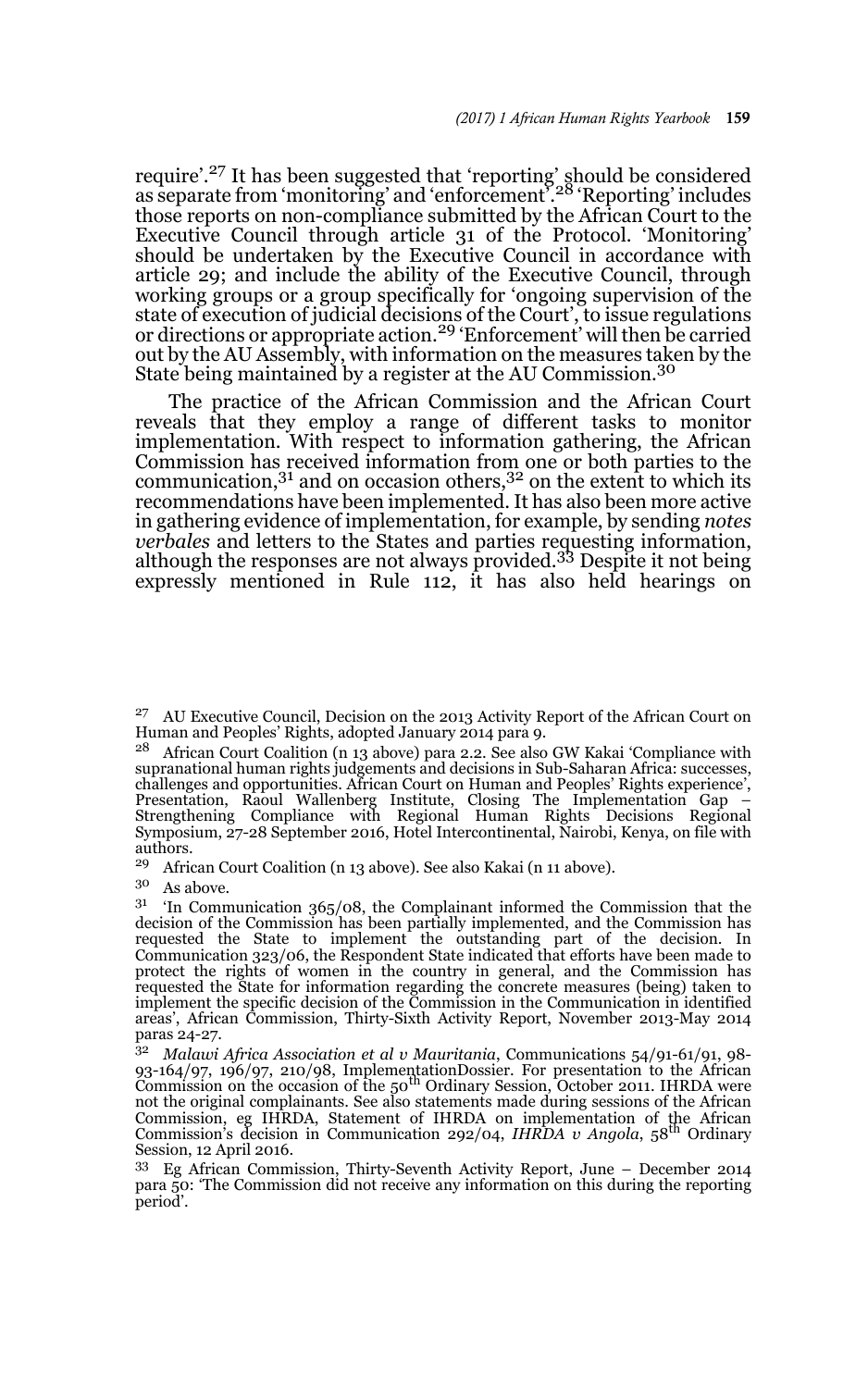implementation34 and held a panel on implementation as part of its plenary sessions.35

For example, at the 53rd ordinary session of the African Commission in April 2013, the Commission held an implementation hearing in respect of the *Endorois* case. During the hearing, the parties updated the Commission on the implementation of its decision in the *Endorois* case.36 Thereafter, the Commission sent a *note verbale* dated 29 April 2013 to the government of Kenya reminding the government of its pledge during the oral hearing to submit an interim report within 90 days of the hearing and a comprehensive report at the next session (54th ordinary session) of the Commission.37 The oral hearing on implementation was followed by a workshop held on 23 September 2013 on the status of implementation of the *Endorois* decision, organised by the African Commission's Working Group on Indigenous Populations/Communities in collaboration with the Endorois Welfare Council.<sup>38</sup> Due to the failure of the government of Kenya to participate in the implementation workshop and provide feedback as promised during the oral hearing, the Commission adopted Resolution 257 on 5 November 2013 urging the government of Kenya to comply with its obligations under the African Charter by implementing the *Endorois* decision.

With respect to reporting as a tool for monitoring implementation, the African Commission's annual report, which includes the annexes of the decisions on communications, has for a number of years included a section outlining 'the situation of the compliance with its recommendations by the State Parties'.39 This is consolidated by requests from the Executive Council that 'Parties to Communications to provide the [African Commission] with information regarding implementation of decisions and recommendations of the [African Commission]'.40 The African Court publishes in its activity report a list of States and increasingly detailed information on implementation.41 The information lists the particular reparation ordered by the Court

<sup>37</sup> African Commission (n 23 above).

 $^{38}\;$  As above.

<sup>39</sup> African Commission, Resolution 97 on the importance of the implementation of the recommendations of the African Commission on Human and Peoples' Rights by States Parties, adopted November 2006 para 3.

<sup>40</sup> AU Executive Council, Decision on the Thirty-Sixth Activity Report of the African Commission, 28 April 2014 para 5.

See eg Executive Council, Report on the Activities of the African Court on Human and Peoples' Rights, 22-27 January 2017, para 21; African Court, Mid-Term Activity Report, 1 January – 30 June 2017 section 21(d).

<sup>34</sup> Eg in relation to the *Endorois* case, African Commission, Resolution 257 Calling on the Republic of Kenya to implement the Endorois decision, adopted November 2013.

<sup>35</sup> As a panel at its session in November 2015. See also Meeting between African Commission, African Court, African Committee on Rights and Welfare of the Child and AU, September 2012, Addis Ababa.

<sup>&</sup>lt;sup>36</sup> See African Commission, Thirty-Fourth Annual Activity Report, November 2012 – April 2013 5; Minority Rights Group International 'The Endorois decision – four years on, the Endorois still await action by the Government of Kenya' http://minority rights.org/2014/09/23/the-endorois-decision-four-years-on-the-endorois-still-awaitaction-by-the-government-of-kenya/ (accessed 12 July 2017).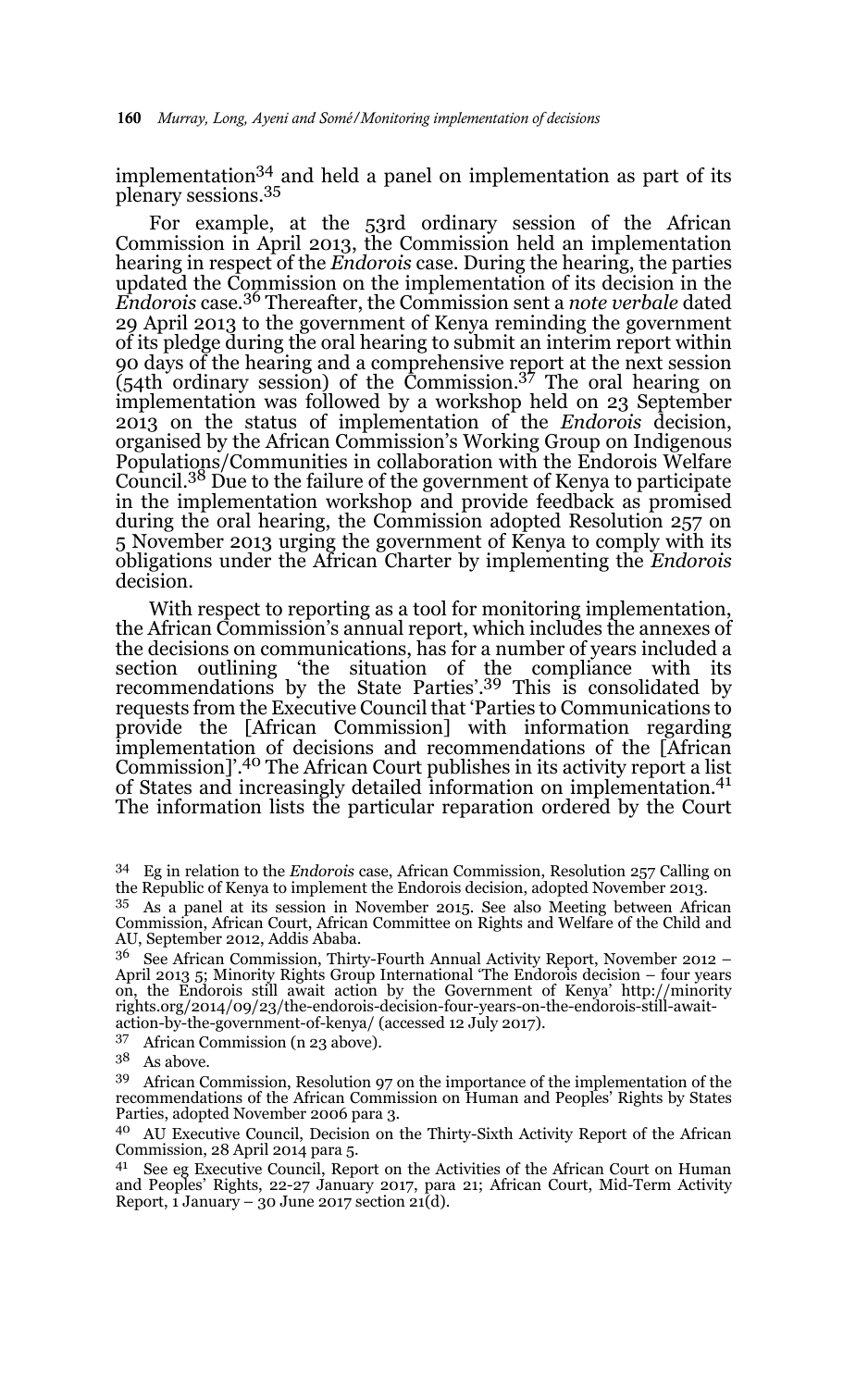and then provides detail on what the State has done, if anything, to implement that measure. In one situation, with respect to Libya, it adopted an Interim Report noting that 'Libya has failed to comply with a judgment of the Court'.<sup>'42</sup> It submitted this report to the AU Assembly in accordance with article 31 of the Protocol and Rule 51(4) of the Rules of Court, urging

the Assembly to express itself on Libya's non-compliance with the Court Order and to call upon Libya to comply forthwith and, also for Libya to report to the Court within 14 days on what measures Libya has taken to comply with the Court Order; the Assembly to adopt a decision calling upon all Member States of the African Union to comply with and implement Judgments and Orders of the Court, in accordance with Article 30 of the Protocol; the Assembly to take such other measures as it deems appropriate to ensure that Libya fully complies with the Court Order.43

The African Commission can offer its good offices to parties to a communication and facilitate dialogue between them in the implementation of its decisions.44 Whether the parties make use of this potential as often as they might is a question to be considered in further research.<sup>45</sup>

In carrying out its role under the Protocol and the Rules of Court, the African Court has required, as part of the judgment or ruling in reparations, for States to report back to it within a period of time on the measures they have taken to implement the judgment.46 The African Court, we were informed,47 also writes to States to request information and regularly updates this information. Neither the African Commission nor African Court appears to have an electronic case management database that incorporates data on the implementation of the decisions and rulings.

Both the African Court and the African Commission have then used any information they have collated to make an assessment on the extent to which the State has implemented the judgment or decision. For the African Commission this is not done consistently. For example, there are only a handful of cases where the African Commission has made more detailed analysis and statements on a State's failure to implement, prompted, it would appear, by sustained campaigns from the litigants or interested civil society organisations.<sup>48</sup>

<sup>48</sup> African Commission (n 34 above).

<sup>42</sup> African Court, Interim Report of the African Court notifying the Executive Council of non-compliance by a State (Interim Report on Libya), 17 May 2013 para 8.

<sup>43</sup> African Court (n 42 above) paras 9-10; AU Executive Council (n 41 above) para 56.

<sup>44</sup> African Commission, Final communiqué of the Workshop on the Status of Implementation of the Endorois Decision of the African Commission, 23 September 2013 para 4.

<sup>45</sup> NJ Udombana 'Towards the African Court on Human and Peoples' Rights: better later than never' (2000) 3 *Yale Human Rights and Development Law Journal* 45; ST Ebobrah, 'Towards a positive application of complementarity in the African human rights system: issues of functions and relations' (2011) 22 *European Journal of International Law* 663-688.

<sup>46</sup> Ruling on Reparations in *Mtikila v Tanzania*, Application 11/2011,

<sup>47</sup> Interview D5, May 2017; Interview D8, May 2017.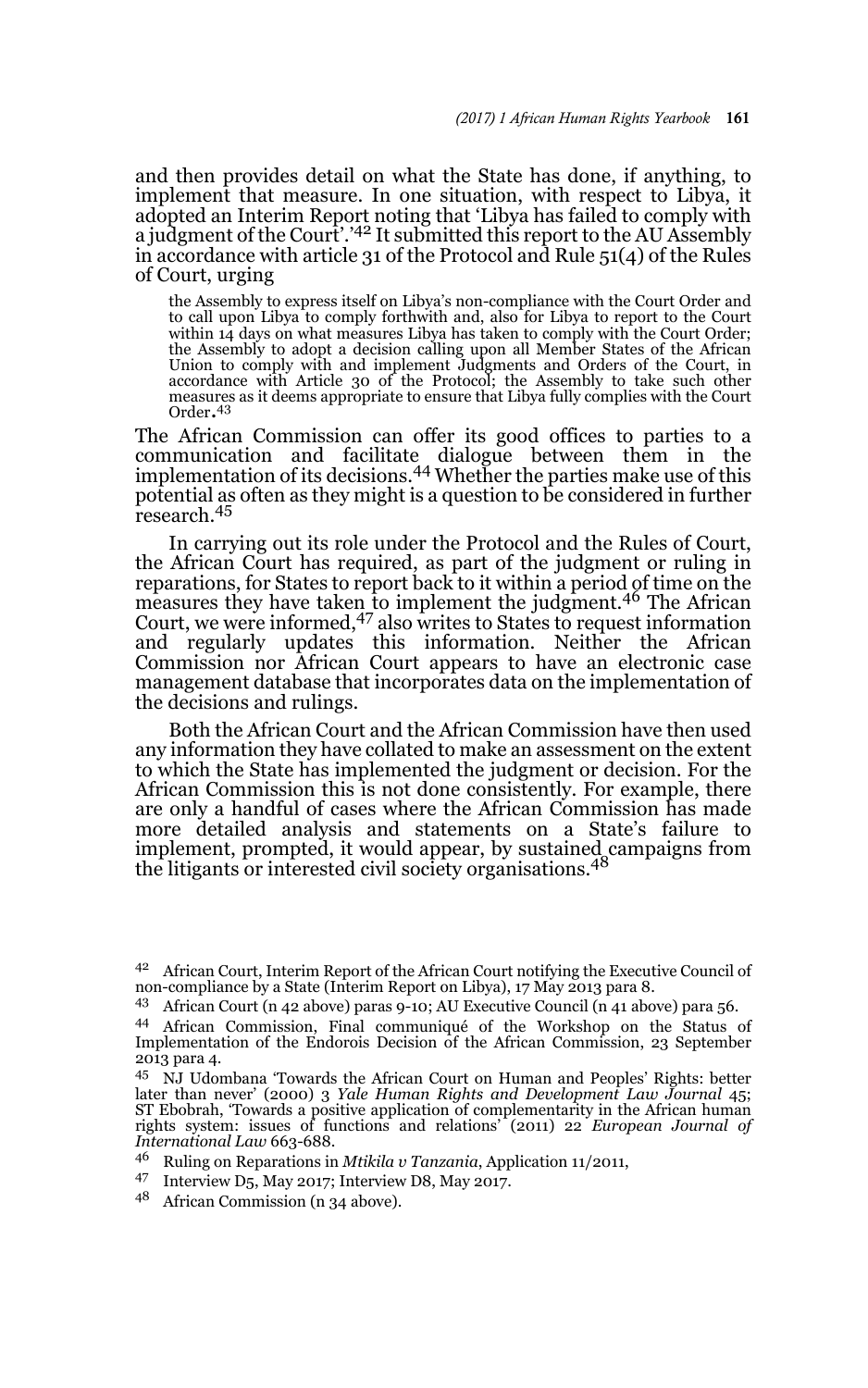The African Court has not published any criteria on what amounts to 'full' or 'partial' implementation, although it has used these terms. For example:

While welcoming the efforts made by Burkina Faso and Tanzania to implement the Court's judgments, the Court notes that the two countries are yet to fully comply<br>with the orders of the Court in those judgments, and further notes Tanzania's<br>unwillingness to comply with the Court's Orders for Provisiona

This terminology could, however, be read as relating to the number of specific orders in the judgment, rather than an assessment of the nature of the measures taken with respect to each particular order.

There is no information that is consistently publicly available on how the African Commission or African Court assess the accuracy or test the veracity of information given to them on the extent to which the State has implemented the decision or judgment. In the end it may come down to whether the complainant or applicant accepts and is content with what the State claims it has done.

#### **5 CONCLUSIONS**

Our research asserts the following conclusions. It reveals that although the bodies monitoring implementation, in our context, the African Commission or the African Court, are expected to play various roles, there appears to be no coherent or strategic approach. The consequences of this insight are far-reaching. First, there are times at which none of these tasks are being carried out because the bodies do not consider it their responsibility to do so. Second, many of these tasks are being carried out but not well or consistently well. Third, there is no coherent picture from those within or outside the bodies as to whether these roles are appropriate or not, whether they themselves are best placed to play them, play them on some occasions and not others, or whether others should be doing these tasks instead. Finally, one of the reasons why the African Court and African Commission appear to be carrying out the variety of monitoring activities is because they are doing so instead of putting a more holistic and coherent system in place, particularly at the AU level. The sub-committee envisaged by Rule 112(8) of the African Commission's Rules of Procedure has not become operational and any real monitoring or enforcement from the AU level, beyond simply calling on states to implement decisions of the two bodies,<sup>50</sup> is therefore limited and in many respects absent.

<sup>49</sup> AU Executive Council, Report on the Activities of the African Court to the Executive Council, 22-27 January 2017 para 57.

<sup>50</sup> Eg AU Executive Council (n 40 above) para 4, where it 'call[ed] on states to implement the decisions and recommendations' of the African Commission as well as to 'respond to the ACHPR's Urgent Appeals and comply with Orders for Provisional Measures issued by the ACHPR'; AU Executive Council, Decision on the Thirty-Fifth Activity Report of The African Commission, 21-28 January 2014 para 4: 'Calls upon Member States to implement decisions and recommendations of the ACHPR, respond to Urgent Appeals from the ACHPR, and to comply with Provisional Measures issued by the ACHPR'; AU Executive Council, Decision on the Thirty-Fourth Activity Report of the African Commission, 19-23 May 2013 para 4: 'Exhorts State Parties to take concerted action to address the human rights issues that the ACHPR has identified as being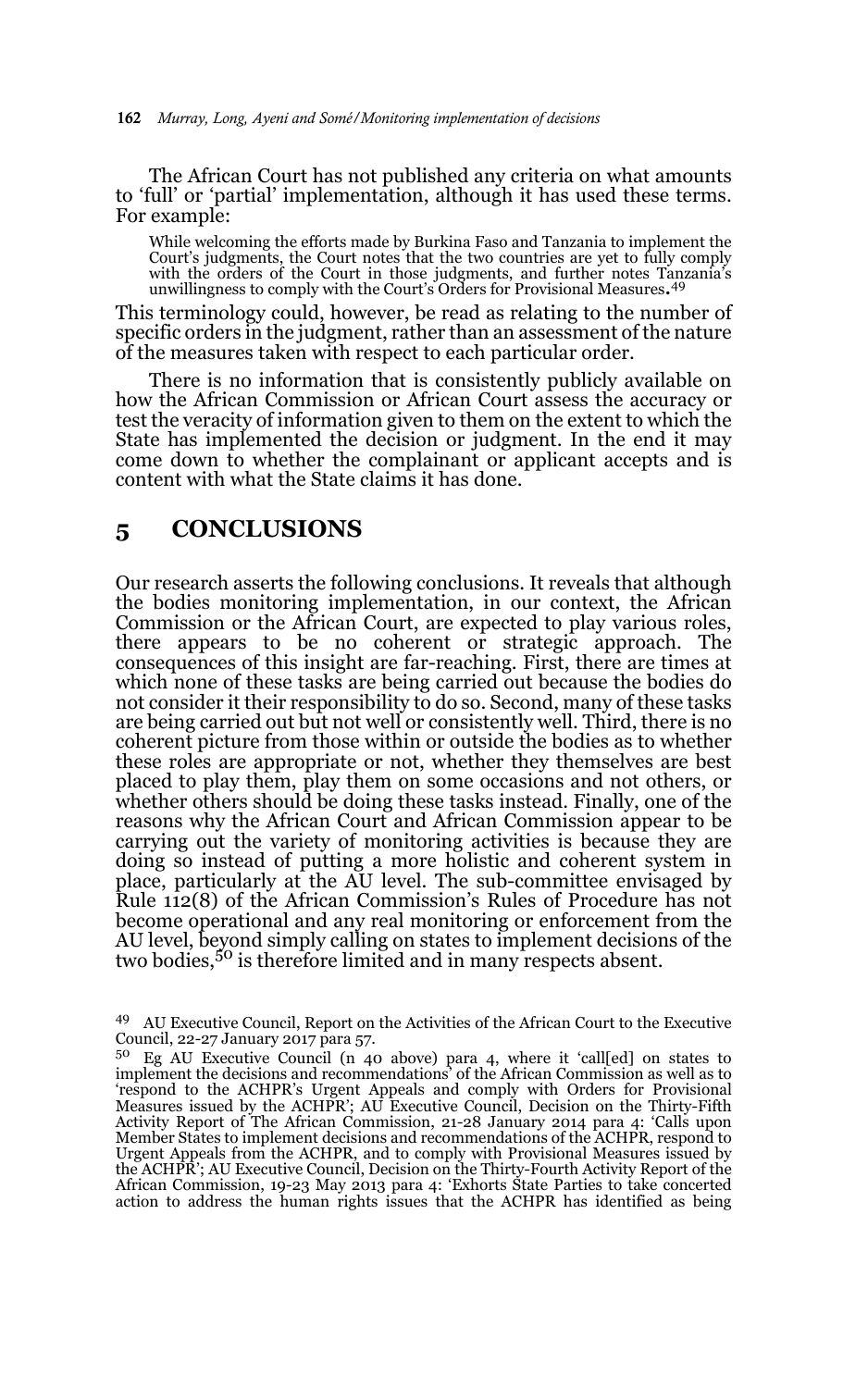The inter-relationship between the African Court and African Commission is also dependant on clarifying what their respective roles should be. The African Court has a specific role under Rule 118(1) and (2) of the African Commission's Rules of Procedure arguably to 'enforce' decisions of the African Commission where the State has failed to implement. Given the lack of clarity on the African Commission's role with respect to monitoring its own decisions, the execution of Rule 118 and which cases it should refer to the African Court is problematic. This is not least because in order to refer cases of non-implementation to the African Court, the African Commission has to have sufficient information on implementation of its own decisions and should have used this to make an assessment on whether the recommendations have been fulfilled. Even if it can select which of the cases the State has failed to implement it would like to refer to the Court, the African Commission's reluctance has been compounded by the perception that the African Court can examine the case *de novo*.

Further, one has to ask what precisely the role of the African Court is with respect to Rule 118 referrals. Is it to 'enforce' the African Commission's decision by in effect giving it binding status? If so, does this potentially, and paradoxically, weaken the African Commission's  $\frac{1}{2}$  own view that its decisions are binding,  $5<sup>1</sup>$  and thereby undermine its own legitimacy? Could it, arguably, imply that States are not obliged to react to the African Commission's decision until there is a confirmation

continuing concerns on the continent and to comply with the decisions and recommendations of the ACHPR'; see also AU Executive Council, Decision on the Twenty-Second Activity Report of the African Commission,  $25 - 29$  June 2007 para xi: '[U]rge[d] Member States to commit unconditionally to, and comply with judgements rendered by the Court'; AU Executive Council, Decision on the 2014 Activity Report of The African Court On Human And Peoples' Rights, 23 – 27 January 2015 para 3: 'Welcomes the response of Libya to the Court's Order of Provisional Measures in relation to a matter filed against the State Party before the Court, but NOTES that the response does not indicate the measures Libya has taken to implement the said Order, with regard to allowing "...the accused access to a lawyer of his choosing, family visits and to refrain from taking any action that may affect the Detainee's physical and mental integrity as well as his health..."'; AU Executive Council, Decision on the Mid-Term Activity Report of the African Court On Human And Peoples' Rights para 3; AU Executive Council, Decision On The Mid-Term Activity Report of the African Court, para 3: 'Welcomes the response of Libya to the Court's Order of Provisional Measures in relation to a matter filed against the State Party before the Court, but NOTES that the response does not indicate the measures Libya has taken to implement the said Order, with regard to allowing "the accused access to a lawyer of his choosing, family visits and to refrain from taking any action that may affect the Detainee's physical and mental integrity as well as his health"

<sup>51</sup> *Jawara v Gambia*, Communications 147/95-149/96, (2000) AHRLR 107 (ACHPR 2000); *Legal Resources Foundation v Zambia*, Communication 211/98, (2001) AHRLR 84 (ACHPR 2001) paras 61-62; 'Account of Internal Legislation of Nigeria and the Dispositions of the Charter of African Human and Peoples' Rights' 6; *International Pen, Constitutional Rights Project, Civil Liberties Organisations and Interights (on behalf of Ken Saro-Wira) v Nigeria,* Communications 137/94, 139/94, 154/96, 161/97, (2000) AHRLR 212 (ACHPR 1998) paras 113 and 116. See also R Murray *The African Commission on Human and Peoples' Rights and international law* (2000) 54-55; F Viljoen *International human rights law in Africa* (2007) 339; *Constitutional Rights Project (in respect of Zamani Lakwot and six others) v Nigeria*, Communication 87/93, (2000) AHRLR 183 (ACHPR 1995); African Commission, Resolution 97 on the Importance of the Implementation of the Recommendations of the African Commission on Human and Peoples' Rights by States Parties, adopted November 2006.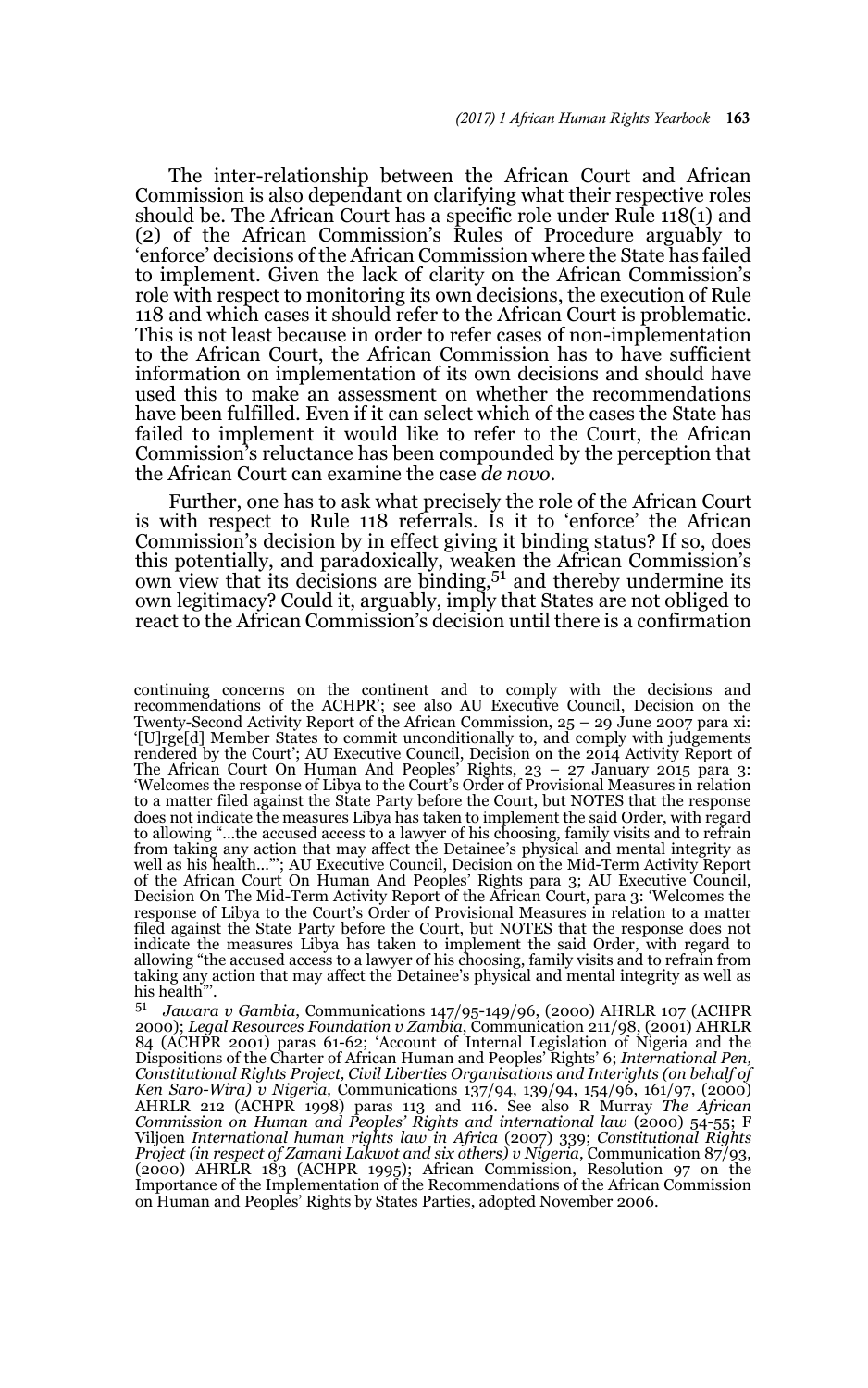of such a decision by the Court? This is clearly not a desirable solution. The African Court has had no real opportunity to explore this relationship and its role in monitoring non-implementation of African Commission decisions. Therefore, a more positive approach is possible: it does have the potential, given the chance, to bolster the African Commission's reputation and status through upholding and strengthening its decisions. Indeed, the African Court's judgments so far indicate that far from challenging the jurisprudence of the African Commission, it has drawn heavily on it in its own interpretation of the African Charter. Furthermore, the concern that States may not be implementing the decisions of the African Commission because they are not binding has not so far been borne out in the research we have conducted: in the majority of situations that we have been examining the State has not at all questioned the legal status of the African Commission's decision.52

Rather, our research concludes that the reasons why the decision or judgment will be implemented are more complex. They include the nature of the current political context, such as whether there has been a change in government; the particularly sensitivity of the issues in the decision or judgment in the light of what is happening in the State at the time; what kind of particular remedies the decision or judgment requires; and the practical feasibility of carrying them out. Sometimes States may well have implemented, at least in part, a decision or judgment but this is not information that is known publicly. Other factors impeding implementation include consideration of the specificity of the recommendations or orders made by the African Commission and Court, and whether a correct balance was made between providing clarity to the State on what precisely was required of it to implement the decision, as against giving it the discretion to determine what was the most appropriate way of implementing within the context of the State.<sup>53</sup>

We recognise that detailed consideration of all of these issues relies on some structural reform not only at the levels of the bodies themselves but also at the AU. Equally, clarity on the respective roles impacts on basic procedural issues. For example, research elsewhere, supported by our preliminary findings, indicates that the visibility of the decision and judgment as well as what the State may or may not have done to implement it, is crucial to successful implementation.<sup>54</sup> Yet, it is not always clear whose responsibility it is to publicise the decision, inform others beyond the parties, and make national, regional and international actors aware of what the State has done to implement. As noted above, the African Court is providing some detail

<sup>52</sup> There is one notable historical exception, *Good v Botswana*, Communication 313/ 05, Combined 32nd and 33rd Activity Report: 'the Government has made its position clear; that it is not bound by the decision of the Commission' para 24.

<sup>53</sup> See also S Cardenas *Conflict and compliance: State responses to international human rights pressure* (2007); C Hillebrecht *Domestic politics and international human rights tribunals: the problem of compliance* (2014); B Simmons *Mobilizing for human rights: international law in domestic politics* (2009); Open Society Justice Initiative (n 1 above).

<sup>54</sup> See eg Open Society Justice Initiative (n 3 above) 52, 77, 80, 83, 88, 92.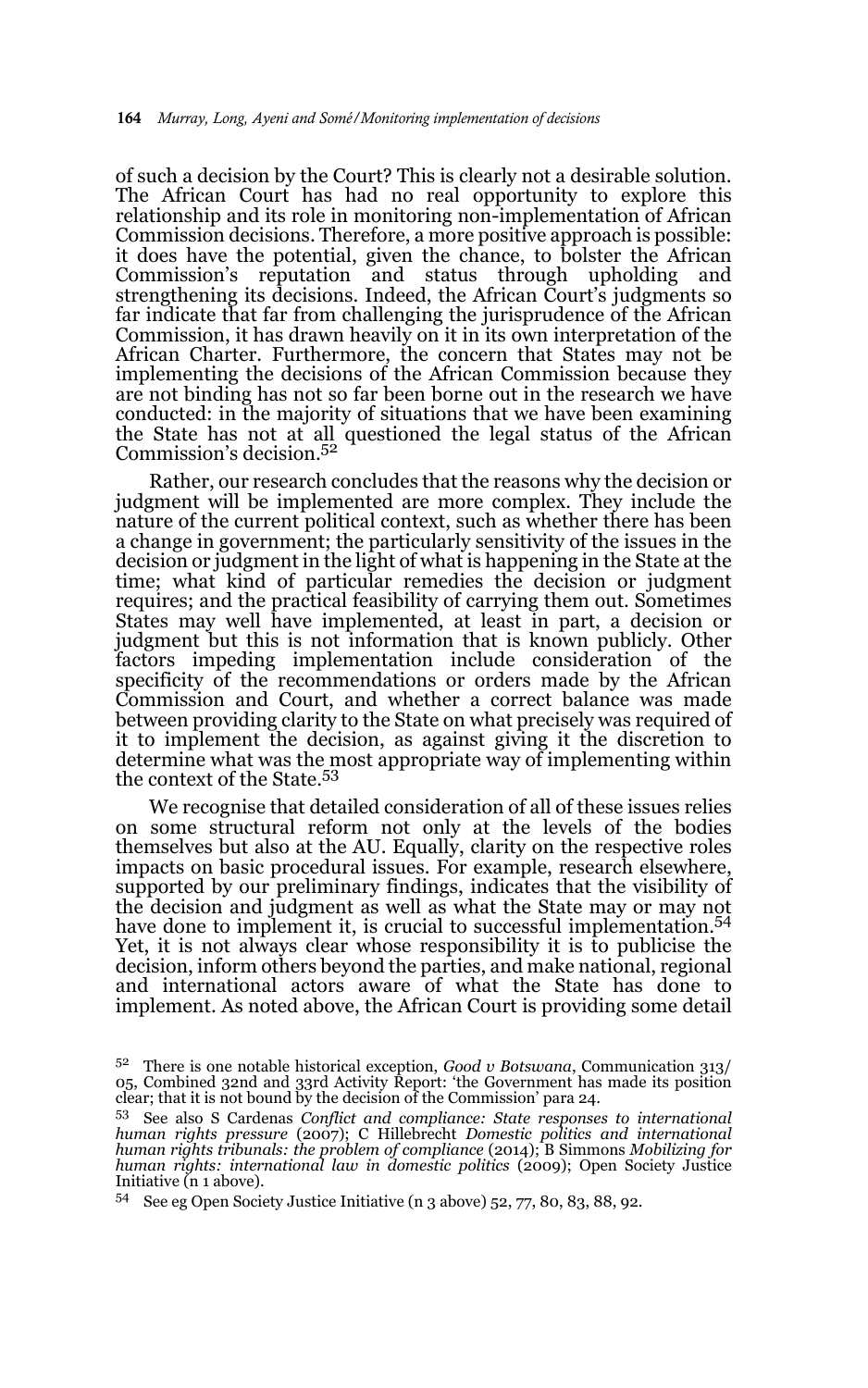in its activity reports on the measures taken by the States to implement its judgments. The African Commission, in contrast, has been more hesitant in taking an active role in disseminating, beyond the parties to the case, information on the decision or judgment and the level of its implementation. Relatedly, decisions are now not attached to the African Commission's activity reports, as they had been in the past. The African Commission may also delay the process of finalising the final text of the decision, thus introducing further uncertainty and lack of clarity about when the State and parties have been 'informed' of the Commission's decision.

There is clear acknowledgment by those within and outside the African Court and African Commission that monitoring implementation is not working as well as it could be. For the African Court the information provided in its reports suggests that it is undertaking some forms of the monitoring, although the results of the extent to which the judgments are being implemented are unsatisfactory. The Court noted in its 2017 mid-term report listed among its challenges the non-implementation of its decisions, including refusals to implement, failure to inform the Court of what measures have been taken, and the slow-pace' or 'reluctance' to comply.55 Similarly, the African Commission has recently 'lamented the low compliance rate' of States with its decisions.<sup>56</sup> Yet, there is also an impasse, certainly at the level of the African Commission, in terms of what steps should now be taken to put in place a coherent and effective system. While it is admirable that time is being taken to consider these issues, this is also frustrating. Even if a cohesive approach can be found, it will not be quick. In the meantime, victims are still awaiting justice on the remedies already recommended and ordered. We therefore consider that there are various practical and immediate steps that can be taken to enhance the monitoring process.

Leaving aside proper consideration of what roles these bodies should undertake, our research concludes, in the first place, that at the very least the African Commission and the African Court should gather information about implementation. Both the Commission and Court have the competence to do so within their existing Rules of Procedure. A reactive role requires no immediate additional resources and indeed, the bodies appear already to be carrying this out, albeit not consistently or comprehensively. However, a proactive information-gathering role requires a little more thought and necessitates actively seeking out information, on a regular basis, from the parties but also other actors at the national, regional and international levels.

Second, an internal case management system which includes information on the measures taken by the State to implement the decision or judgment could assist the African Commission and African Court in keeping track on the sources of evidence, the timeframe in which any measures may have been taken, and enable this data to be cross-referenced with other records that they may hold on that State.

<sup>55</sup> See African Court, Mid-Term Activity Report, 1 January - 30 June 2017, paras 45-46.

<sup>56</sup> African Commission, 42nd Activity Report, February 2017 - May 2017 para 35(a).